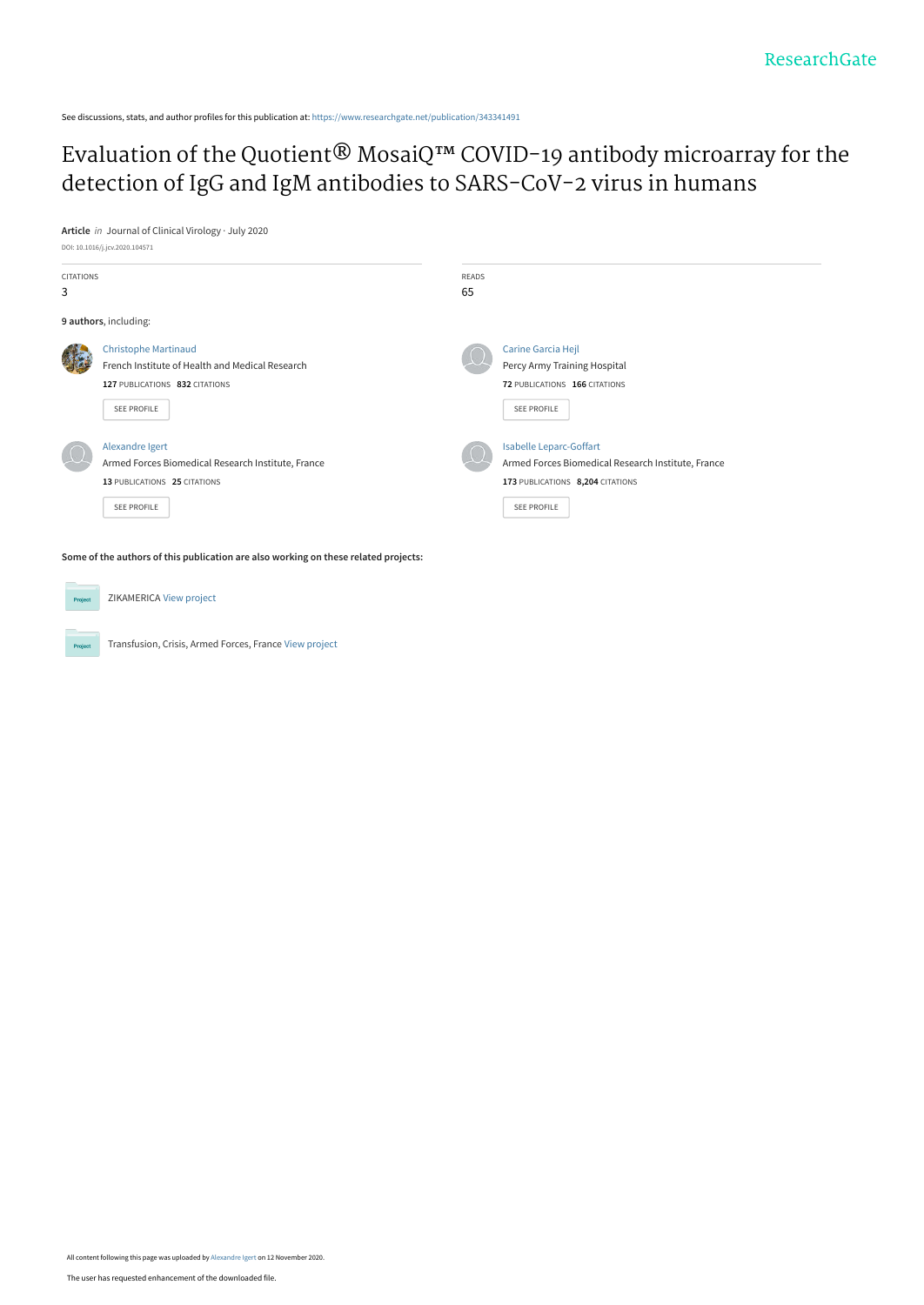

Contents lists available at [ScienceDirect](http://www.sciencedirect.com/science/journal/13866532)

## Journal of Clinical Virology



journal homepage: [www.elsevier.com/locate/jcv](https://www.elsevier.com/locate/jcv)

## Evaluation of the Quotient® MosaiQ™ COVID-19 antibody microarray for the detection of IgG and IgM antibodies to SARS-CoV-2 virus in humans



Christophe Martinau[d](#page-1-4) $a, \star$  $a, \star$ , Carine Hejl $^{\rm b}$  $^{\rm b}$  $^{\rm b}$ , Alexandre Igert $^{\rm c}$  $^{\rm c}$  $^{\rm c}$ , Christine Bigaillon $^{\rm d}$ , Céline Bonnet $^{\rm b}$ , Au[d](#page-1-4)r[e](#page-1-5)y Mérens<sup>d</sup>, Audrey Wolf<sup>e</sup>, Vincent Foissaud<sup>[b](#page-1-2)</sup>, Isabelle Leparc-Go[f](#page-1-6)fart<sup>t</sup>

<span id="page-1-0"></span><sup>a</sup> Blood Donation Screening Laboratory, French Military Blood Institute, Clamart, France

<span id="page-1-2"></span><sup>b</sup> Laboratoire de Biologie Médicale, Military Medical Center Percy, Clamart, France

<span id="page-1-3"></span><sup>c</sup> Institut de Recherche Biomédicales des Armées, Brétigny, France

<span id="page-1-4"></span><sup>d</sup> Laboratoire de Biologie Médicale, Military Medical Center Bégin, Saint-Mandé, France

<span id="page-1-5"></span>Laboratoire de Biologie Médicale, Military Medical Center Laveran, Marseille, France

<span id="page-1-6"></span><sup>f</sup> Unité de Virologie, Institut de Recherche Biomédicales des Armées, Marseille, France

#### ARTICLE INFO

Keywords: Serology COVID-19 SARS-CoV-2

#### ABSTRACT

The MosaiQ® COVID-19 Antibody test fulfills the minimal requirements for serological testing according to the French regulation.

## 1. Background

Antibody testing may be useful in the management of patients. SARS-CoV-2-specific antibodies (Abs) can be detected in serum of approximately 40 % of COVID-19 patients as early as seven days after the onset of symptoms, with seroconversion rates rapidly increasing to > 90 % by day 14 [[1](#page-4-0)]. In recent studies, antibody testing has been shown to be more sensitive than viral nucleic acid detection after approximately eight days of COVID-19 illness duration [[2](#page-4-1)]. While the combination of PCR and antibody tests is optimal for accurate diagnosis [[3](#page-4-2)], antibody detection will be particularly relevant for the later stages of infection where the virus has been eliminated [\[4\]](#page-4-3). In addition to the diagnostic value, antibody testing enables identification of individuals who developed immunity after infection that may protect against subsequent re-infection [[5](#page-5-0)], as well as define and monitor the extent of virus spread and a population's herd immunity on a societal level. To date, the French Authorities have identified two situations in which serological testing may be prescribed: (i) when the diagnosis is suspected but PCR failed to confirm or was not available and (ii) for epidemiological purposes in support of developing Public Health Policy [[6](#page-5-1)]. This authority also gathers and publishes steps to validate current serological testing platforms[[7](#page-5-2)]. Here, we describe the evaluation of a microarray-based serological assay for the detection of Abs against SARS-CoV-2. In accordance with the French guidelines of assay validation, we report the validation of a previously unreleased CE-marked

commercial platform

## 2. Materials and methods

#### 2.1. Study design and serum samples

We conducted a retrospective study evaluating the sensitivity and specificity of a proprietary microarray-based assay for the detection of Abs specific to the SARS-CoV-2 virus. Serum samples used in this study were obtained from the Blood Donation Screening Laboratory, from the Medical Laboratory of the Military Medical Centers Percy (Clamart, France), Bégin (Saint-Mandé, France) and Laveran (Marseille, France) and from the Military Biomedical Research Institute (Marseille, France).

Repeatability and reproducibility were assessed on 3 quality controls levels (high, low and negative). Those quality controls were obtained from plasma collected for convalescent plasma therapy purposes which were tested by a licensed and validated assay (SARS-CoV-2 IgG/ A assay, Euroimmun AG, Lübeck, Germany, positive threshold  $> 1.1$ ). Repeatability was assessed by testing the same samples repeatedly during the same day ( $n = 30$ , each level). Reproducibility was assessed by testing quality control levels, twice a day, for  $4-5$  days ( $n = 8-9$ , each). As the Quotient assay is a qualitative assay, a surrogate marker was calculated to address coefficient of variation. This index was blindly calculated by Quotient engineer and provided to the investigator.

<https://doi.org/10.1016/j.jcv.2020.104571> Received 24 July 2020; Accepted 29 July 2020 Available online 31 July 2020 1386-6532/ © 2020 Elsevier B.V. All rights reserved.

<span id="page-1-1"></span><sup>⁎</sup> Corresponding author at: Blood Donation Screening Laboratory, French Military Blood Institute, 1 rue Raoul Batany, 92140, Clamart, France. E-mail address: [christophe.martinaud@intradef.gouv.fr](mailto:christophe.martinaud@intradef.gouv.fr) (C. Martinaud).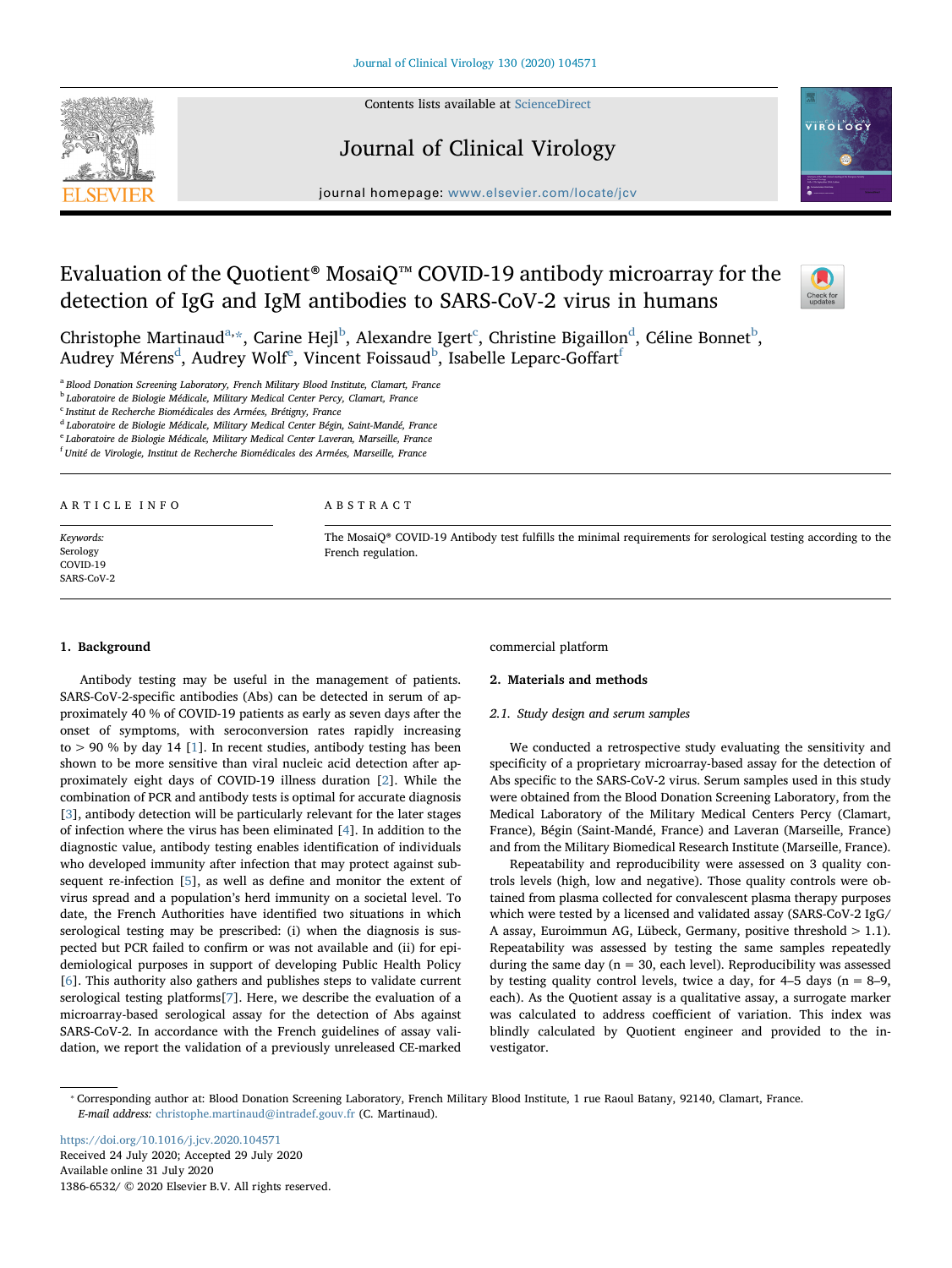Accuracy was determined using 68 serum samples tested by the Euroimmun assay and neutralization (see below). Positive threshold was compared with manufacturer's threshold using 100 samples from archived anonymous sera obtained from healthy donors in March 2019. Cross-reactivity assessment was performed using control sera obtained from patients positive for IgG and IgM against Dengue virus ( $n = 5$ ) and Chikungunya virus (n = 5), for HBsAg or anti−HCV (n = 5), rheumatoid factor ( $n = 5$ ), monoclonal proteins ( $n = 10$ ), Abs against malaria  $(n = 10)$ , Abs against syphilis  $(n = 10)$ , IgG and IgM against EBV  $(n = 4)$  and IgG against CMV  $(n = 5)$ .

Clinical specificity was assessed using archived serum samples from healthy donors, obtained in March 2019 ( $n = 500$ ). Finally, clinical sensitivity was assessed using case serum obtained from COVID-19 patients  $(n = 101)$  admitted to the Military Medical Center Percy, France. SARS-CoV-2 infection was confirmed by PCR in samples from the respiratory tract according to French guidelines [\[8\]](#page-5-3). Date of symptoms onset was assessed by the physician in charge of the patients and recorded in the medical file.

## 2.2. Immunoassays

The MosaiQ® COVID-19 Antibody Microarray is used in combination with the MosaiQ® System for the automated determination of the presence of Abs against SARS-CoV-2 antigens in whole blood, plasma or serum specimens. It is a serological disease screening assay that enables the detection of Abs directed to the spike protein specific to SARS-CoV-2, on preprinted single use microarrays containing the antigen probes. The MosaiQ® test combines antigen-antibody interactions with automated image capture and analysis of the reaction. Each microarray is composed of the following panels: COVID-19 panel for the qualitative determination of human Abs against SARS-CoV-2 and empty panel without any printed probes [\(Fig. 1](#page-2-0)). The use of a magazine assembly containing the microarrays in association with the Mosai $Q^*$  instrument supports the high throughput multiplex screening of samples within a clinical laboratory setting.

Blood specimen are dispensed into the COVID-19 panel containing the printed antigens and controls. An incubation step allows Abs to bind the printed antigens and is followed by removal of unbound Abs using a wash buffer, which is then followed by addition of a detection reagent containing gold-conjugated secondary antibody formulation that binds to human IgG and IgM. Finally, the addition of enhancement reagent enables silver to nucleate on the gold nanoparticles, and subsequent washing with purified water reveals an optically detectable probe ready for imaging and analysis by the instrument.

### 2.3. Microneutralization assay

<span id="page-2-0"></span>Virus neutralization assay was performed upon sera after filtration. Sera were 2-fold serially diluted from 1:10 to 1:80 on 96 well plate. One hundred μL of diluted sera were added to 100 μL of virus suspension

containing 100 TCID50 (human SARS-CoV-2 strain BavPat1/2020, European Virus Archive global), incubated during 1 h at 37 °C and then added on Vero cells (ATCC CCL-81,  $1.3 \times 10^5$  cells/well). After 4 days of incubation, then cytopathogenic effects were observed under a light microscope. The serum neutralizing titer was calculated as the inverse of the highest dilution resulting in an infectious reduction of 50 %. All experiences were performed in a BSL-3 facility.

## 2.4. Statistical analyses

Results are presented as mean  $+/$ - standard deviation. Confidence interval 95 % were calculated to estimate percentage when required. Sensitivity (positive percent agreement) was defined as the detection of serological response in the proportion of patients correctly diagnosed with SARS-CoV-2 infections using nucleic acid detection of SARS-CoV-2 in respiratory samples. Specificity (negative percent agreement) was defined as the proportion of SARS-CoV-2 immune naïve study participants accurately identified as negative for COVID-19. The analytical accuracy of the ELISA assays was examined as compared to two assays considered as gold standard (seroneutralization assays and commercial assay). GraphPad Prism version 8.0.2 (GraphPad Software, San Diego, CA, USA) was used to analyze the data.

#### 2.5. Protocol approval and patient consent

All blood donors (March 2019 and convalescent plasma donors) provided consent for the use of their samples for research purposes at the time of pre-donation medical interview. Samples were obtained from unused laboratory samples and were fully anonymized before experimentation. Patients were informed of results according to French regulation through medical book and hospital policy, and by printed laboratory results sheets.

## 3. Results

## 3.1. Repeatability and reproducibility

Quality control (QC) "level high" was a serum with a 160 titer of neutralizing Abs. Quality control "level low" was a serum with a 40 titer of neutralizing Abs. Negative quality control was a plasma without neutralizing Abs (< 20). All positive QC resulted repeatably positive and negative QC repeatably negative. Reproducibility assessed at 2 days, 4 days or 5 consecutive days showed concordant results. Data are presented in [Table 1.](#page-3-0)

## 3.2. Accuracy

Serum ( $n = 68$ ) tested with the 3 assays showed a good correlation. In comparison with the microneutralization assay, the MosaiQ® test revealed 3 discrepancies among the 7 negative expected samples



Fig. 1. MosaiQ COVID-19 micro-array.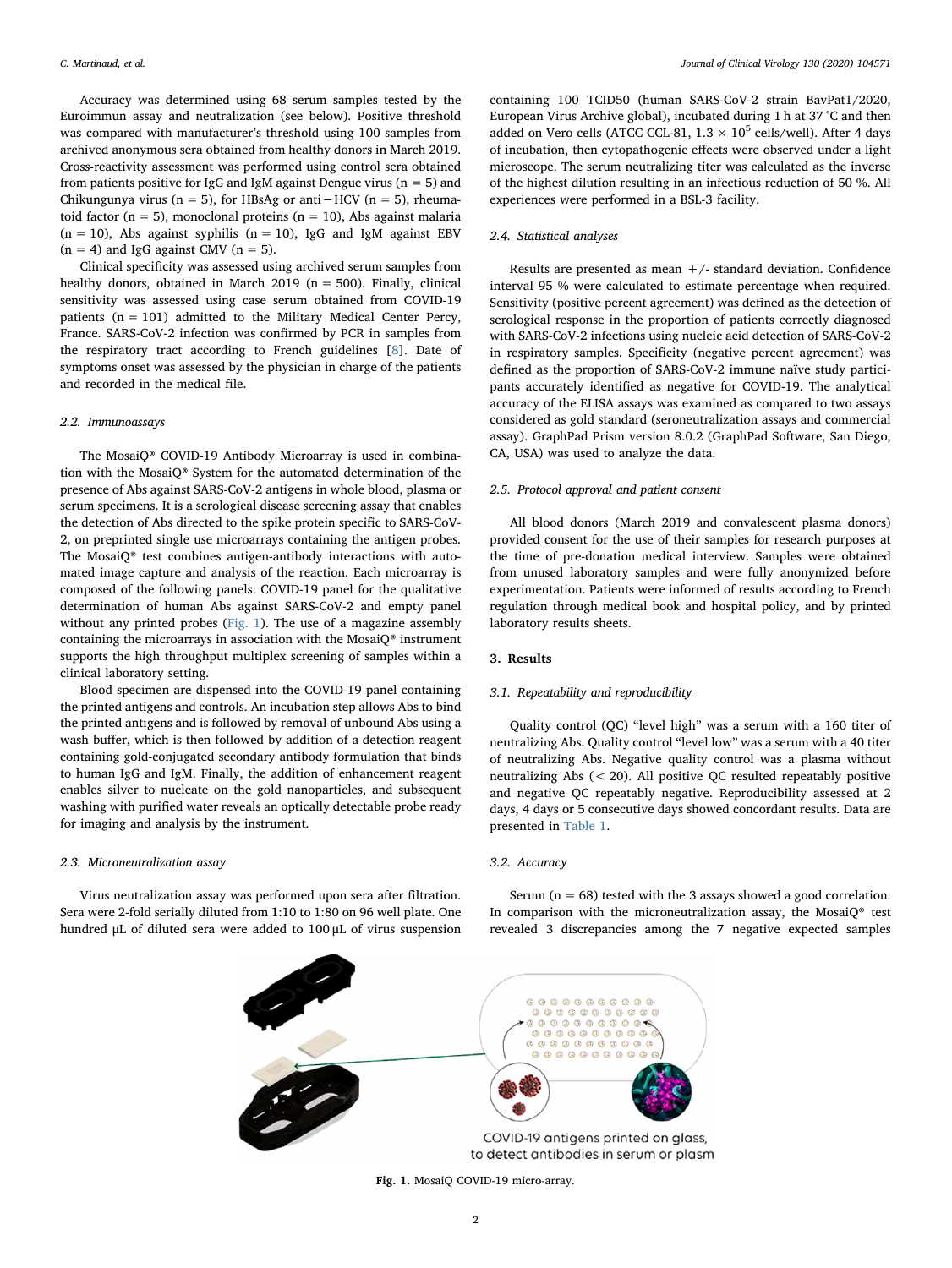#### <span id="page-3-0"></span>Table 1

Repeatability and reproducibility of high, low and negative quality control levels (COVID Index).

| Repeatability            | Negative OC | Low OC  | High OC |
|--------------------------|-------------|---------|---------|
| Number of values         | 29          | 29      | 28      |
| Minimum                  | 025         | 100     | 176     |
| Maximum                  | 025         | 664     | 859     |
| Mean                     | 025         | 419     | 509     |
| Std. Deviation           | 000         | 163     | 183     |
| Coefficient of variation | 0.00%       | 38,92 % | 35,97 % |
| Reproducibility          | Negative OC | Low OC  | High OC |
| Number of values         | 9           | 9       | 8       |
| Minimum                  | 025         | 160     | 386     |
| Maximum                  | 025         | 557     | 623     |
| Mean                     | 025         | 313     | 469     |
| Std. Deviation           | 000         | 116     | 090     |
| Coefficient of variation | 0.00%       | 37,14 % | 19.24 % |

#### <span id="page-3-1"></span>Table 2

Accuracy in comparison with EuroImmun and Seroneutralizing test.

|                               |          | Seroneutralizing antibodies |          |
|-------------------------------|----------|-----------------------------|----------|
|                               |          | Positive                    | Negative |
| MosaiO COVID-19 Antibody test | Positive | 59                          | 3        |
|                               | Negative | 2                           | 4        |
|                               |          | Euroimmun                   |          |
|                               |          | Positive                    | Negative |
| MosaiO COVID-19 Antibody test | Positive | 58                          | 4        |
|                               | Negative | 2                           | 4        |

(< 20) and 2 among the 61 positive expected samples (one with a titer of 80 and one with a titer of 40). In comparison with the Euroimmun assay, the MosaiQ® test yielded 4 positive results among 8 expected negative samples: discrepancies showed that 3 samples had detectable neutralizing Abs as one exhibited titer under the threshold (< 20). Among expected positive samples  $(n = 60)$ , two samples were not correlated and founded negative with the MosaiQ® test: one exhibited neutralizing Abs at the threshold (20) and the other one was negative  $(< 20$ ). Finally, we addressed the correlation between Mosai $Q^*$  test index and seroneutralization titer and showed a significant correlation between titer and index with an increase of the index where the titer is higher (p < 0.001). Results are summarized in [Table 2](#page-3-1) and [Fig. 2.](#page-3-2)

#### 3.3. Positive threshold

<span id="page-3-2"></span>All samples were negative ( $n = 95$ ), including one which was close to the index threshold (0.27) with a negative qualitative result, and 5 samples were flagged with a data reduction error (DRE) making the result unavailable. No medical information was available regarding the sample above the manufacturer detection threshold.

<span id="page-3-3"></span>Table 3

Cross-reactivity results for sera from controls diagnosed with conditions other than SARS-CoV-2  $(n = 59)$ .

|                                    | MosaiO COVID-19 Antibody test |          |                   |
|------------------------------------|-------------------------------|----------|-------------------|
| Condition detected                 | $#$ sera tested               | Negative | <b>Borderline</b> |
| Dengue (IgG and IgM)               | 5                             | 5        |                   |
| Chikungunya (IgG and IgM)          | 5                             | 5        |                   |
| Hepatitis C virus                  | 3                             | 3        |                   |
| HBs Antigen                        | 2                             | 2        |                   |
| Malaria                            | 10                            | 10       |                   |
| Syphilis                           | 10                            | 9        | 1                 |
| Cytomegalovirus (IgG)              | 5                             | 5        |                   |
| Epstein-Barr Virus (IgG and IgM)   | 4                             | 4        |                   |
| Rhumatoid factor                   | 5                             | 5        |                   |
| Monoclonal Ig and free light chain | 10                            | 10       |                   |

## 3.4. Cross-reactivity

Assay specificity was determined using a panel of 59 samples representing typical cross-reactivity situations. One sample, seropositive for Abs to Treponema pallidum (syphilis), showed a positive reaction with the COVID-19 antibody test. According to transfusion guidelines, this sample was twice repeated and found negative on both occasions and finally concluded as negative. All other samples were negative. Results are presented in [Table 3](#page-3-3).

#### 3.5. Clinical specificity

The clinical specificity refers to the probability to report a negative result among non−COVID-19 patients. All 500 sera reported negative, thereby demonstrating assay specificity of 100 % (95 % CI: 99–100).

## 3.6. Clinical sensitivity

The ability of the assay to detect IgG and IgM against SARS-CoV-2 in samples from patients with positive nasopharyngeal SARS-CoV-2 RT-PCR, performed in accordance with guidelines [\[8](#page-5-3)], was assessed on 101 patients samples. The overall sensitivity was 88 % (CI95: 82–94). However, taking into account the kinetics of seroconversion in infected patients, sensitivity was calculated according to time, in days, between the onset of symptoms and the sampling. Three groups of samples were therefore defined according to guidelines: samples taken fewer than 14 days post symptoms onset (PSO), between day 14 days and 20 days, and greater than 20 days. Among the 38 samples available from patients less than 14 days PSO, 27 were positive and 11 were negative. The average age and the average PSO were not significantly different between the two groups  $(75+/-13 \text{ vs. } 68+/-13 \text{ years and } 9+/-2 \text{ vs. } 10+/-3,$  $p = 0.096$  and 0.25, respectively). Sensitivity in this group was 71 % (95 % CI: 57–96). Among the 33 samples available from patients 14–20 days PSO, 32 were positive (average age:  $64 + / - 10$  years, average PSO:



Fig. 2. Correlation betweenCOVID-19 MosaiQ Index and seroneutralization titer.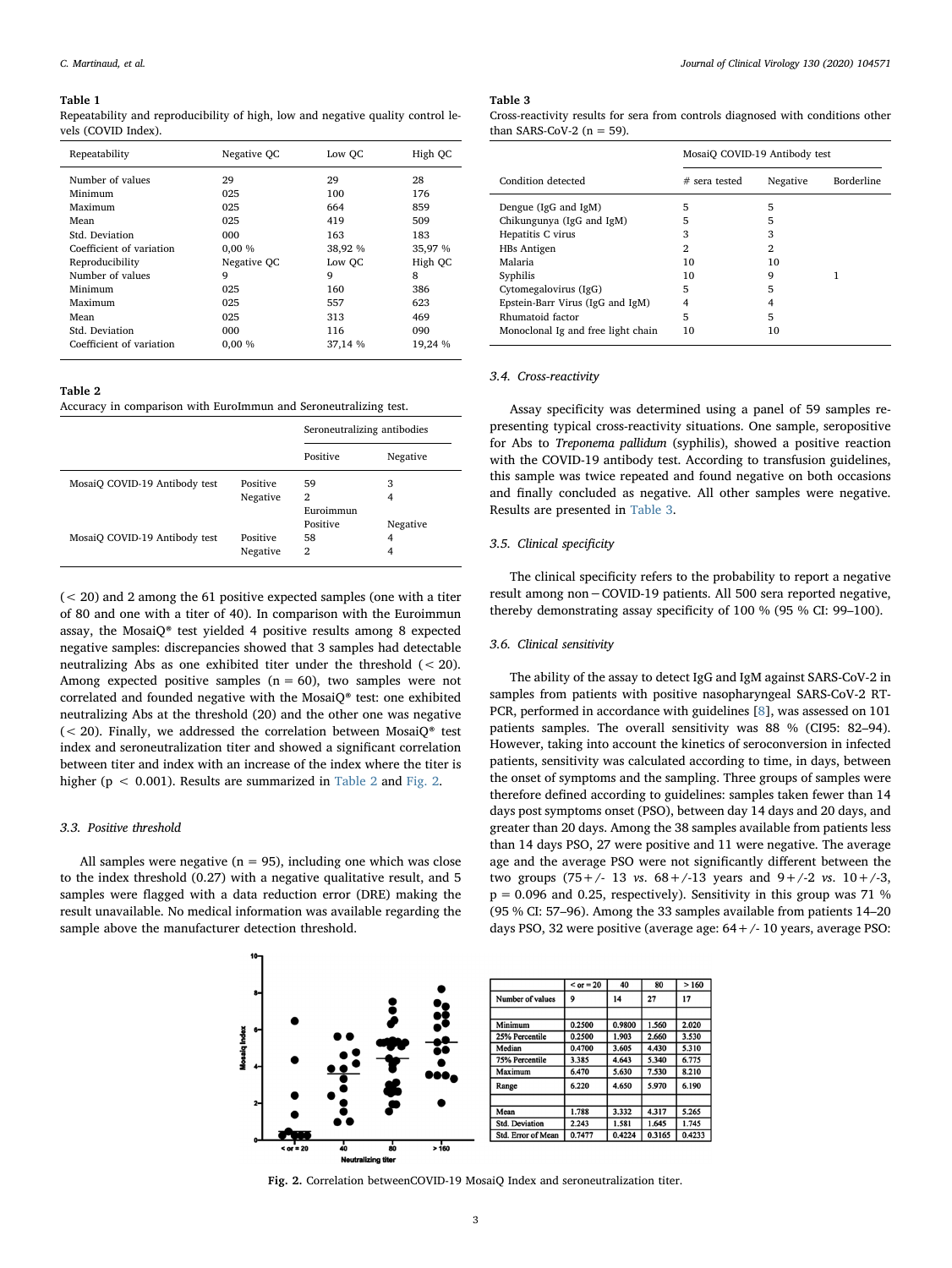#### <span id="page-4-4"></span>Table 4

Clinical sensitivity in testing patient samples according to post symptoms onset and disease severity.

| Severe and non-severe patients $(n = 101)$ |            |            |            |  |
|--------------------------------------------|------------|------------|------------|--|
|                                            | Day $< 14$ | $D14 - 20$ | D > 20     |  |
| Positive                                   | 27         | 32         | 30         |  |
| Negative                                   | 11         | 1          | $\Omega$   |  |
| Sensitivity                                |            |            |            |  |
| $\frac{0}{0}$                              | 71         | 97         | 100        |  |
|                                            |            | 98         |            |  |
| 95 % CI                                    | $57 - 86$  | $91 - 100$ | $90 - 100$ |  |
|                                            |            | $96 - 100$ |            |  |
| Severe patients ( $n = 58$ )               |            |            |            |  |
|                                            | Day $< 14$ | $D14 - 20$ | D ><br>-20 |  |
| Positive                                   | 12         | 22         | 21         |  |
| Negative                                   | 3          | $\Omega$   | $\Omega$   |  |
| Sensitivity                                |            |            |            |  |
| $\frac{0}{0}$                              | 80         | 100        | 100        |  |
|                                            |            | 100        |            |  |
| 95 % CI                                    | $60 - 100$ | $86 - 100$ | $86 - 100$ |  |
|                                            |            | $93 - 100$ |            |  |
|                                            |            |            |            |  |

 $16 + (-2$  days). Only one patient showed no seroconversion: this patient suffers from severe hematological disorders and after a 30 day-long follow-up, did not exhibit seroconversion. Sensitivity in this group was 97 % (95 % CI: 91−100). However, discordance management took into account the persistently seronegative patient, the assay reported positive 100 % of samples with an immune response. Finally, for the 30 samples available from patients after 20 days PSO, all samples were positive (average age  $60+/-15$ , average PSO  $26+/-6$  days), and therefore sensitivity in this group was 100 % (95 % CI:  $90-100$ ). Adding to the calculation, samples which were used to assess accuracy, where 60 samples were obtained from patients positive by RT-PCR and more than 3 weeks after the symptoms onset, then among the 90 available samples, 88 were positive and 2 remain negative: sensitivity increases to 98 % (95 % CI: 95–100). We then focused on hospitalized patients to assess sensitivity in the same time groups. Before 14 days PSO, sensitivity was 80 % (95 % CI: 60−100, n = 15), between day 14 and 20, 100 % (95 % CI: 86−100, n = 22) and 100 % (95 % CI:86−100, n = 21) after day 20. To compare our results to previously published results with high-throughput assays, we calculated sensitivity after day 14 PSO: sensitivity was 98 % (95 % CI: 96−100) and 100 % (95 % CI: 93−100) in non-severe/severe patients and severe patients, respectively [\(Table 4](#page-4-4)).

#### 4. Discussion

Serological assays and indications for use are well defined in the French guidelines relative to SARS−COV-2 antibody assays. Regardless of the indication, the sensitivity and specificity are key points to choose the most appropriate assay. Antibody response against SARS−COV-2 is incompletely known but the majority of Abs seem to be typically produced against the N-protein (which therefore might be the most sensitive target protein), whereas Abs produced against the S-protein are expected to be more specific and potentially neutralizing. S1-protein is considered as the most specific, in comparison with S2, which crossreact with antisera directed to SARS−COV-1.

The MosaiQ® test, enabling the qualitative detection of IgG and IgM against the Spike S1 protein, demonstrated a high specificity and clinical sensitivity. These data were assessed on well characterized samples: positive samples were obtained from PCR confirmed cases with a medical record of the date of symptomatic onset and negative samples obtained from blood donors. In terms of sensitivity, our data are at least as good as previously reported: before day 14 after the symptom's onset, the assay detect SARS-CoV-2 IgG Abs in 71 % and even 80 % in hospitalized patients. The sensitivity increased to almost 100 % in

samples from ≥15 days [[9](#page-5-4)[,10](#page-5-5)]. An important finding of our study is, that (with exception of 2 samples, which were also negative for anti-SARS-CoV-2 IgG with the EuroImmun assay) all detected SARS-CoV-2 IgG Abs in the analyzed cohort, using the commercially available assays examined, demonstrated neutralizing (potentially protective) properties in the microneutralization assay.

As compared with other high-throughput SARS-CoV-2 antibody assays, sensitivity of the MosaiQ® test was higher than the SARS-CoV-2 assays available from Abbott (overall sensitivity: 78 %, sensitivity after day 14 PSO: 94 %, 95 % CI: 83–99), Roche (overall sensitivity: 76 %, sensitivity after day 14 PSO: 85 %, 95 % CI: 77–98) or EuroImmun (overall sensitivity: 71 %, sensitivity after day 14 PSO: 97 %, 95 % CI: 90–98), as recently reported  $[11-13]$  $[11-13]$ . The specificity of the assay reports as 100 %, as none of the 500 samples archived in March 2019 were positive. This was superior as compared with the Abbott (99 %, 95 % CI: 96−100), Roche (99 % (95 %, CI: 96−100) or EuroImmun (95 %, 95 % CI: 90–98) SARS-CoV-2 assays [\[12](#page-5-7)[,13](#page-5-8)]. However, our study does not include samples positive for other coronaviruses that could cross-react with the MosaiQ® test. It must be underlined that as no human case of SARS-CoV-1 infection was reported since 2003, and that anti-SARS-CoV-1 Abs are unlikely to sustain more than 6 years, crossreaction with this virus appears of theoretical relevance [\[14](#page-5-9)]. Crossreaction with others coronaviruses is limited since the MosaiQ® test is a Spike S1-based assay, which is sufficiently divergent in its amino acid sequence to enable effective use as a specific antigen and avoid crossreactivity with seasonal coronaviruses, where homology between SARS-CoV-2 and SARS-CoV-1 virus is clearly evident in the N protein (91 %) [[15\]](#page-5-10).

One of the characteristics of the MosaiQ® test is its qualitative output. Where this makes little difference where used in the diagnosis of the previous or current infection, this may limit utility in surveying the longitudinal immunity in convalescent patients. We showed that the calculated index, though its weak repeatability and reproducibility and a coefficient of variation above 19 %, is significantly correlated with the neutralizing titer. Updated software may be required for further examination of this correlation and enable a formal examination of accuracy in a cohort of convalescent patients.

## 5. Conclusion

Altogether, our findings showed that the MosaiQ® COVID-19 Antibody test fulfills the minimal requirements for serological testing according to the French regulation: clinical specificity of the test is 100 %, thereby exceeding the requirement for  $> 90$  % in the French regulations. Moreover, this system enabled rapid throughput of samples, and the single-use microarray is of specific interest to manage high numbers of samples in a limited time with low levels of laboratory technician support.

#### References

- <span id="page-4-0"></span>[1] J. Zhao, Q. Yuan, H. Wang, W. Liu, X. Liao, Y. Su, X. Wang, J. Yuan, T. Li, J. Li, S. Qian, C. Hong, F. Wang, Y. Liu, Z. Wang, Q. He, Z. Li, B. He, T. Zhang, Y. Fu, S. Ge, L. Liu, J. Zhang, N. Xia, Z. Zhang, Antibody responses to SARS-CoV-2 in patients of novel coronavirus disease 2019, Clin. Infect. Dis. (2020), [https://doi.](https://doi.org/10.1093/cid/ciaa344) [org/10.1093/cid/ciaa344.](https://doi.org/10.1093/cid/ciaa344)
- <span id="page-4-1"></span>[2] L. Guo, L. Ren, S. Yang, M. Xiao, D. Chang, F. Yang, C.S. Dela Cruz, Y. Wang, C. Wu, Y. Xiao, L. Zhang, L. Han, S. Dang, Y. Xu, Q. Yang, S. Xu, H. Zhu, Y. Xu, Q. Jin, L. Sharma, L. Wang, J. Wang, Profiling early humoral response to diagnose novel coronavirus disease (COVID-19), Clin. Infect. Dis. Off. Publ. Infect. Dis. Soc. Am. (2020), [https://doi.org/10.1093/cid/ciaa310.](https://doi.org/10.1093/cid/ciaa310)
- <span id="page-4-2"></span>[3] K.K.-W. To, O.T.-Y. Tsang, W.-S. Leung, A.R. Tam, T.-C. Wu, D.C. Lung, C.C.-Y. Yip, J.-P. Cai, J.M.-C. Chan, T.S.-H. Chik, D.P.-L. Lau, C.Y.-C. Choi, L.-L. Chen, W.- M. Chan, K.-H. Chan, J.D. Ip, A.C.-K. Ng, R.W.-S. Poon, C.-T. Luo, V.C.-C. Cheng, J.F.-W. Chan, I.F.-N. Hung, Z. Chen, H. Chen, K.-Y. Yuen, Temporal profiles of viral load in posterior oropharyngeal saliva samples and serum antibody responses during infection by SARS-CoV-2: an observational cohort study, Lancet Infect. Dis. 0 (2020), [https://doi.org/10.1016/S1473-3099\(20\)30196-1.](https://doi.org/10.1016/S1473-3099(20)30196-1)
- <span id="page-4-3"></span>[4] L. Zou, F. Ruan, M. Huang, L. Liang, H. Huang, Z. Hong, J. Yu, M. Kang, Y. Song, J. Xia, Q. Guo, T. Song, J. He, H.-L. Yen, M. Peiris, J. Wu, SARS-CoV-2 viral load in